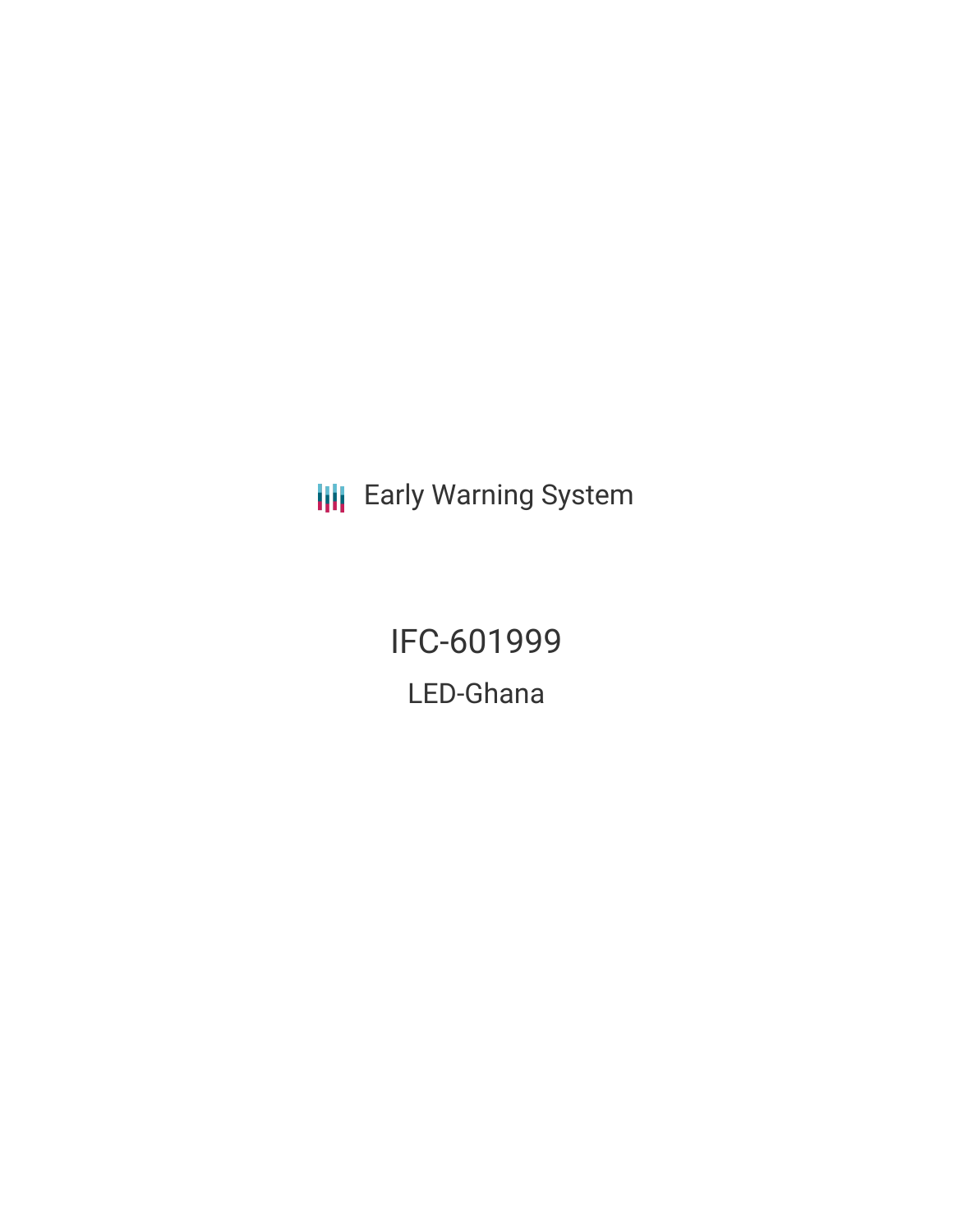

# **Quick Facts**

| <b>Countries</b>              | Ghana                                   |
|-------------------------------|-----------------------------------------|
| <b>Financial Institutions</b> | International Finance Corporation (IFC) |
| <b>Status</b>                 | Active                                  |
| <b>Bank Risk Rating</b>       |                                         |
| <b>Voting Date</b>            | 2018-04-05                              |
| <b>Borrower</b>               | Government of Ghana                     |
| <b>Sectors</b>                | Industry and Trade                      |
| <b>Investment Type(s)</b>     | <b>Advisory Services</b>                |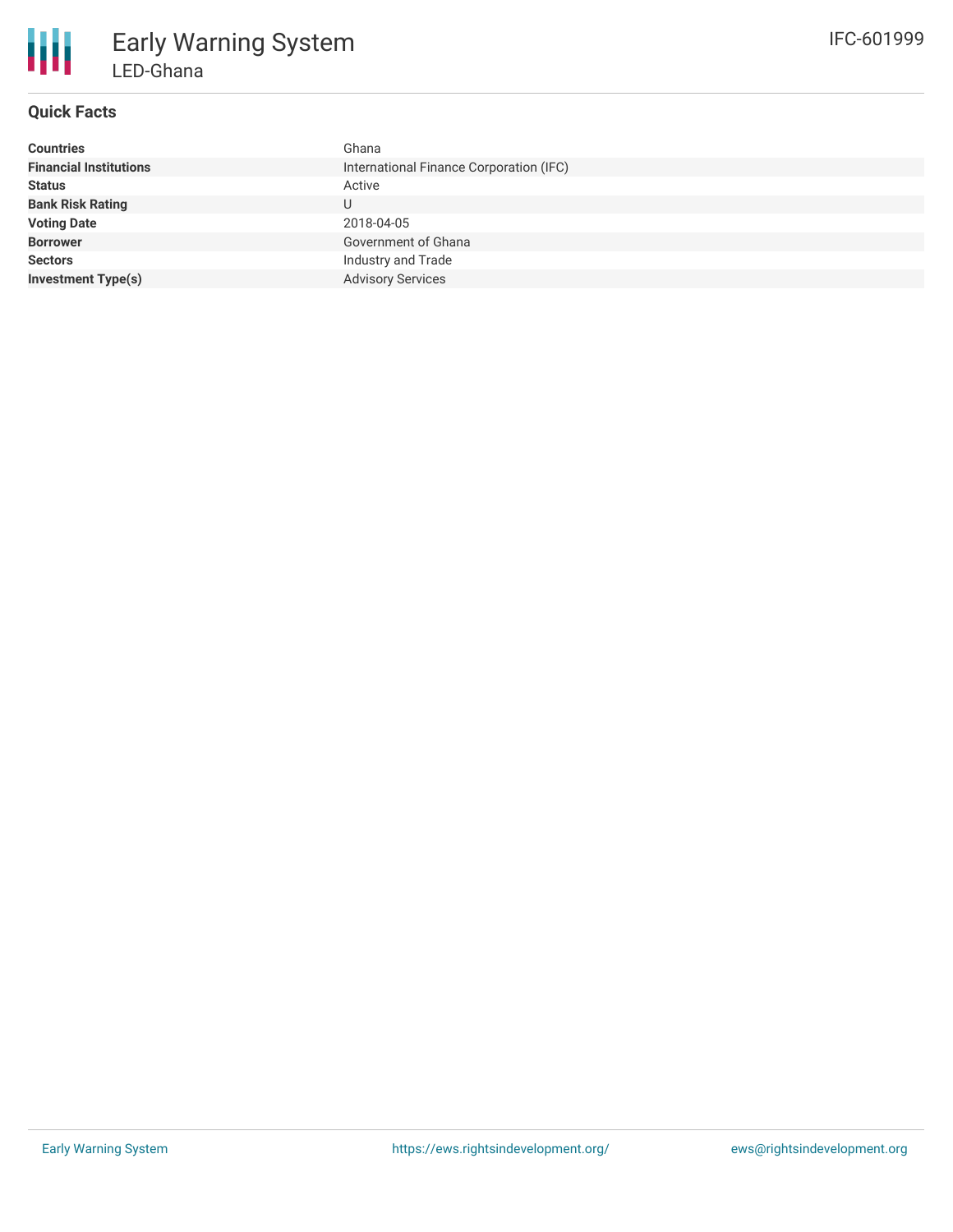

### **Project Description**

The objective of the Project is to improve the business practices of local small and medium enterprises and help increase their access to market opportunities, as well as improve socio-economic conditions of communities hosting oil, gas, mining, agribusiness and large infrastructure projects in 5 selected municipalities and districts in the Western Region of Ghana.

The Project will cover the following 3 components:

#### COMPONENT 1: Local Content Development

Build the technical, financial and operational capacity of local small and medium enterprises (including women-owned businesses), to improve their business practices and competitiveness;

#### COMPONENT 2: Local Economic Development

This component aims to strengthen the financial, technical and management capacity of micro, small-scale enterprises operating outside the oil, gas and mining sectors (including women and youth groups) and increase income generation. This will include a focus on supporting livelihood interventions in selected communities, and the provision of business and financial management training and other capacity building interventions;

#### COMPONENT 3: Institutional Capacity Building

This component aims to strengthen the capacity of identified and selected local institutions and stakeholders to improve their engagement on local economic development, and to position local women to increase their participation in decision-making at the local level. The project will therefore support the development of the identified local institutions to provide sustainable business development services to local businesses and business member associations.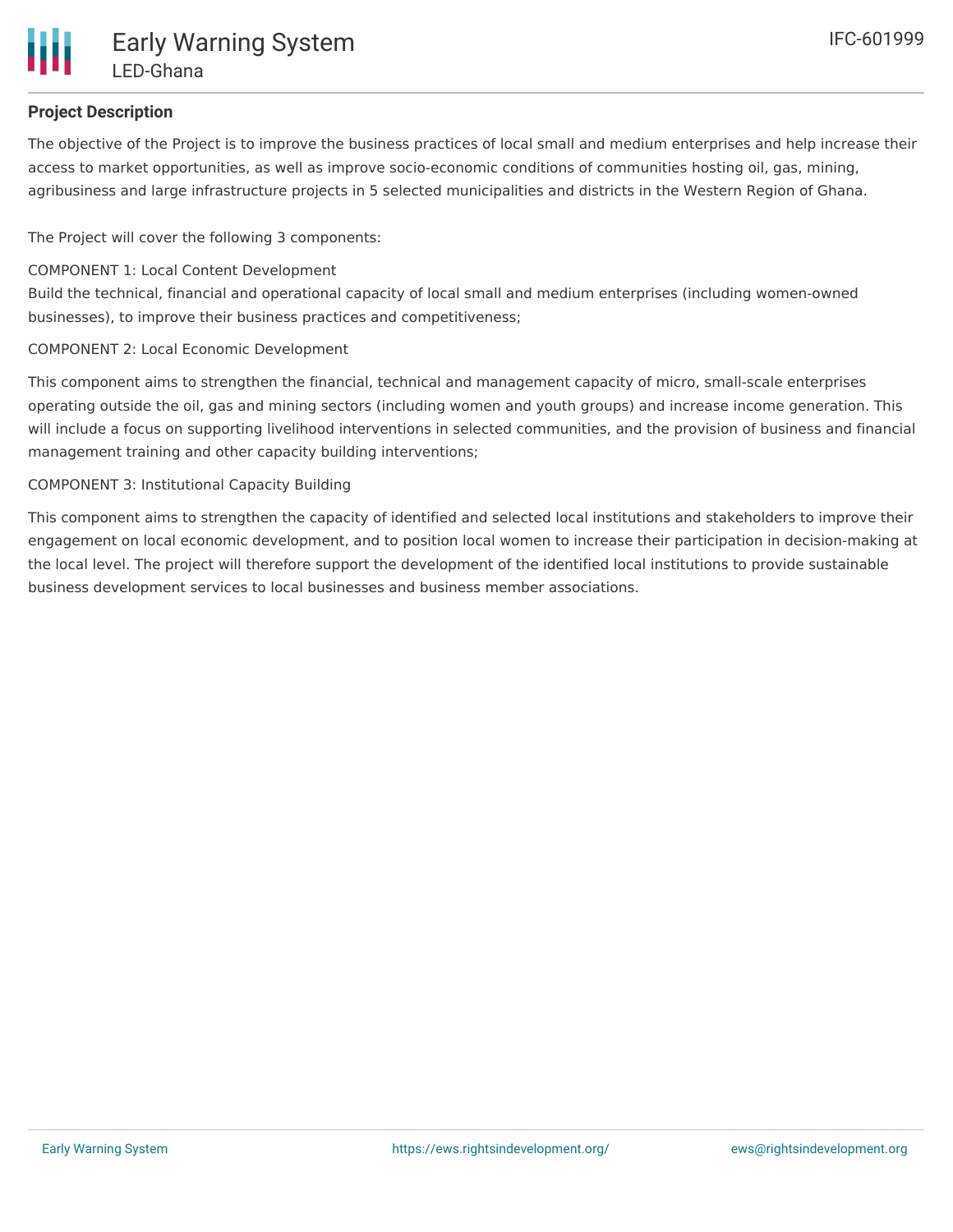### **People Affected By This Project**

- 1. Improved business practices of local small and medium enterprises and increased access to new market opportunities;

- 2. Strengthened technical, financial and management capacity of selected micro, small-scale enterprises (including women and youth groups) operating in non-oil, gas and mining related sectors which is expected to lead to increased income generation;

- 3. Strengthened capacity of selected local institutions and stakeholders on local economic development engagement, and increased participation of local women in social and economic decision-making in their respective communities.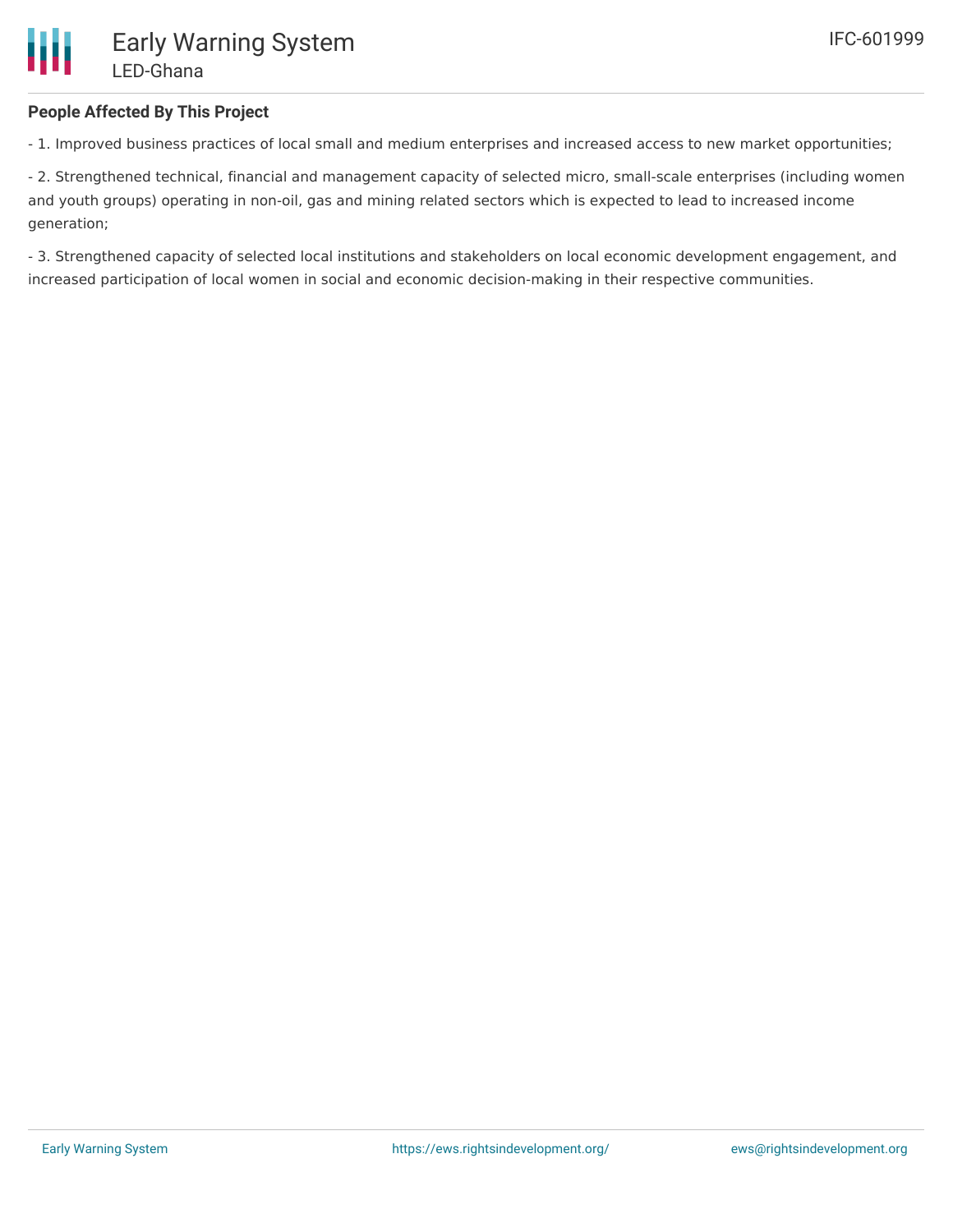### **Investment Description**

• International Finance Corporation (IFC)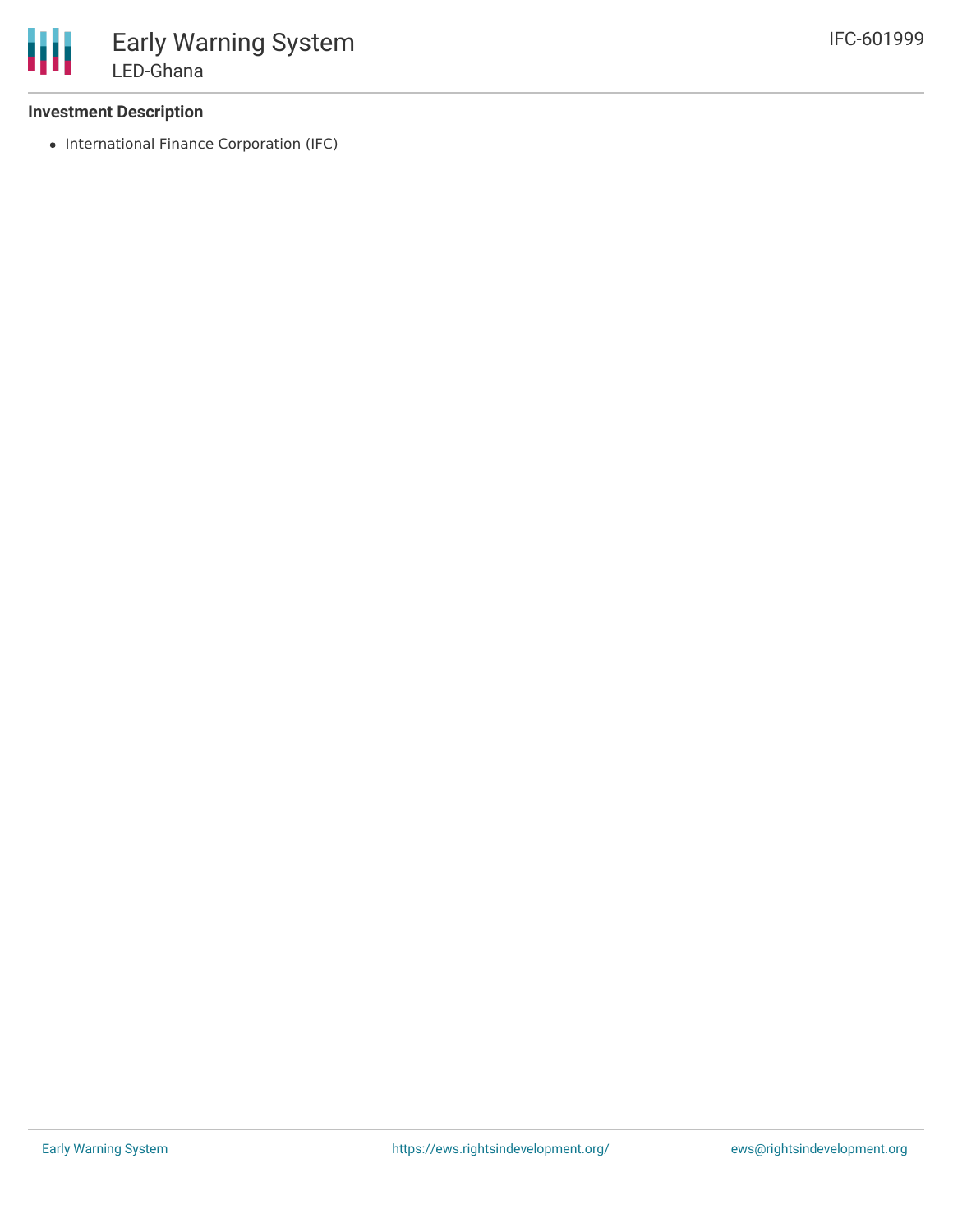## **Contact Information**

No contact information provided at the time of disclosure

ACCOUNTABILITY MECHANISM OF IFC

The Compliance Advisor Ombudsman (CAO) is the independent complaint mechanism and fact-finding body for people who believe they are likely to be, or have been, adversely affected by an IFC or MIGA- financed project. If you submit a complaint to the CAO, they may assist you in resolving a dispute with the company and/or investigate to assess whether the IFC is following its own policies and procedures for preventing harm to people or the environment. If you want to submit a complaint electronically, you can email the CAO at CAO@worldbankgroup.org. You can learn more about the CAO and how to file a complaint at http://www.cao-ombudsman.org/